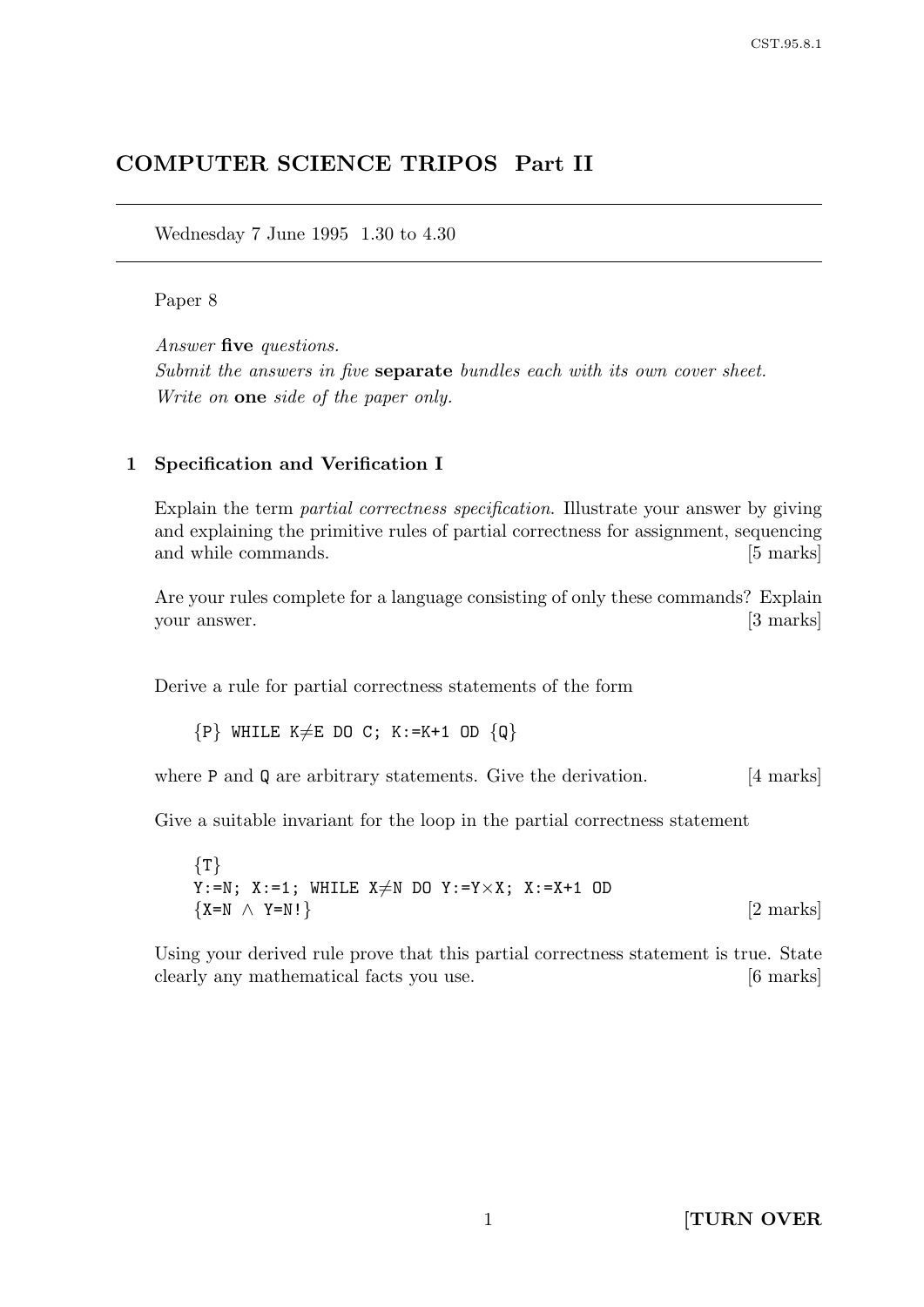## 2 Designing Interactive Applications

The figure below shows the controls for a telephone answering machine, designed to meet requirements for low manufacturing cost, efficient operation and ease of learning. The controls include:

- (A) a button to start recording (of outgoing message) or playback (of outgoing or incoming messages);
- (B) a button to stop recording, playback or rewind;
- (C) a button to rewind the incoming-message tape;
- (D) a button to step between the four modes: outgoing-message-play, outgoingmessage-record, incoming-messages-play and incoming-messages-record (the normal mode for awaiting calls);
- (E) a display indicating the current mode;
- (F) a light that flashes to show how many messages have been received.



What forms of mental model are likely to be acquired by users of the answering machine, both owners (that is, recipients of calls) and callers? [5 marks]

An additional feature is proposed for the answering machine, allowing the owner to record special outgoing messages, each one to be played when calls are received from an owner-specified telephone number. To record such a message, the owner of the machine sets it in outgoing-message-record mode, keys in the telephone number in question using the attached telephone's push-buttons, and records the message in the normal way, using the start and stop buttons. Up to 16 special outgoing messages, each for a different incoming telephone number, can be recorded in this manner.

You have been asked to review this proposed new feature, in terms of the owner's ability to learn to use the machine in an error-free manner. What problems can you identify in the feature's design? Propose solutions that are consistent with the original requirements. [15 marks]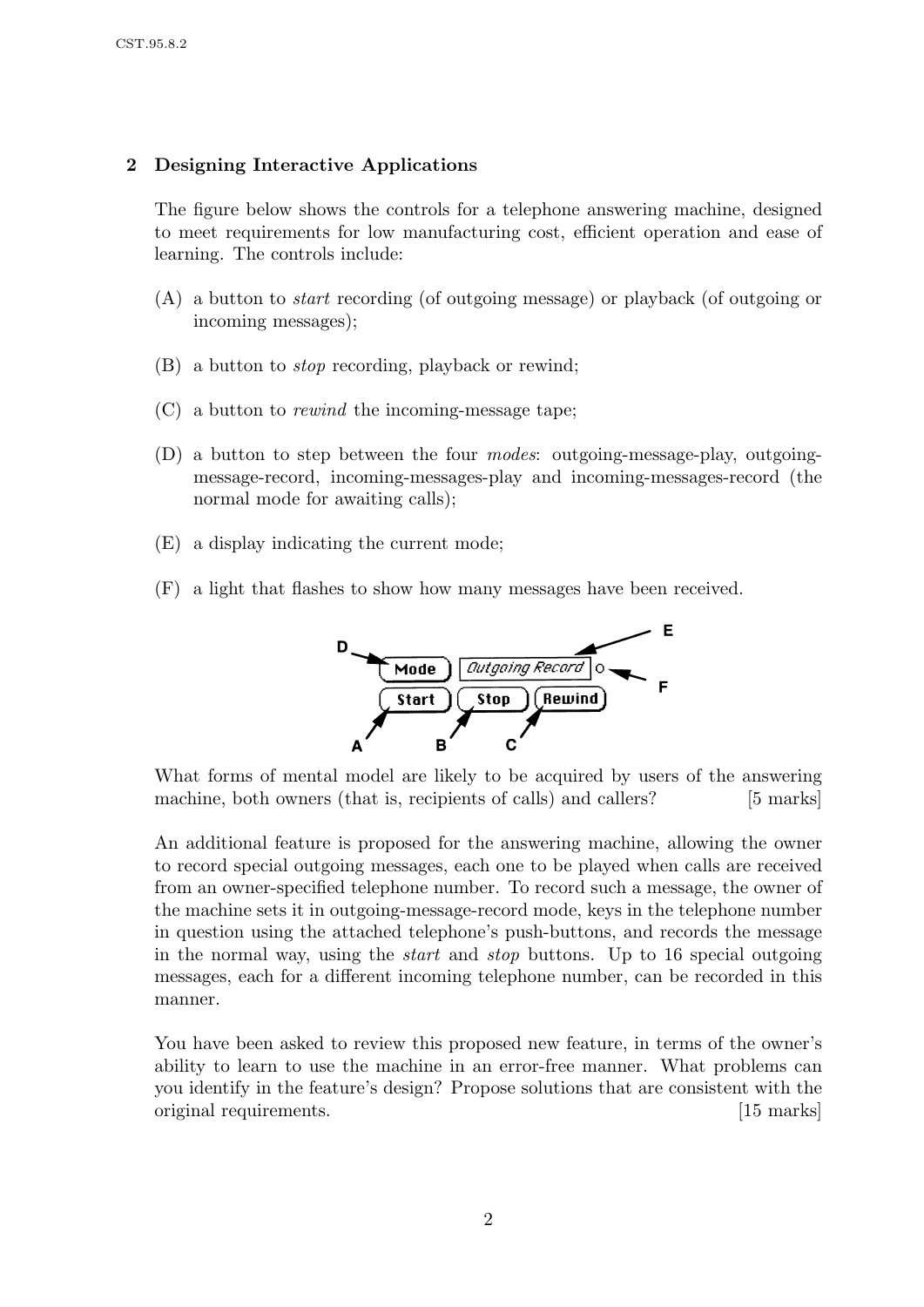#### 3 Digital Communication II

Discuss the relative merits of shared-media versus switch-based local area networks. [12 marks]

Describe the operation of cut-through routing in a switch. What does it say about the switch fabric? [8 marks]

#### 4 Concurrency Theory

Explain how the relation of *observational congruence*  $(=)$  between CCS agents is defined in terms of observation equivalence  $(\approx)$ . [2 marks]

Say that an agent can deadlock if it can perform a sequence of actions to become an agent observationally congruent to 0. For any agent  $P$ , show that  $P = 0$  if and only if P can do no action. Hence write down a process logic proposition  $\Phi$  such that P satisfies  $\Phi$  if and only if P can deadlock. [6 marks]

Let

$$
C \stackrel{def}{=} g_0.g_1.p_0.p_1.C
$$
  
\n
$$
S_0 \stackrel{def}{=} \overline{g}_0.\overline{p}_0.S_0
$$
  
\n
$$
D \stackrel{def}{=} g_1.g_0.p_1.p_0.D
$$
  
\n
$$
S_1 \stackrel{def}{=} \overline{g}_1.\overline{p}_1.S_1
$$

For each of the following agents, determine whether or not it can deadlock:

(a) 
$$
(C|C|S_0|S_1) \setminus \{g_0, p_0, g_1, p_1\}
$$

(b)  $(C|D|S_0|S_1) \setminus \{g_0, p_0, g_1, p_1\}$  [5 marks]

Prove that  $T \approx 0$ , where  $T \stackrel{def}{=} \tau \cdot T$ . Hence, or otherwise, show that it is possible for an agent that can deadlock to be observationally congruent to one that cannot deadlock. [7 marks]

#### 5 Developments in Technology

Write a short essay on the developments in electronic computers during the 1940s and 1950s. Give attention to the emergence of key ideas about machine architecture in this period, such as conditional branching and program interrupt. [20 marks]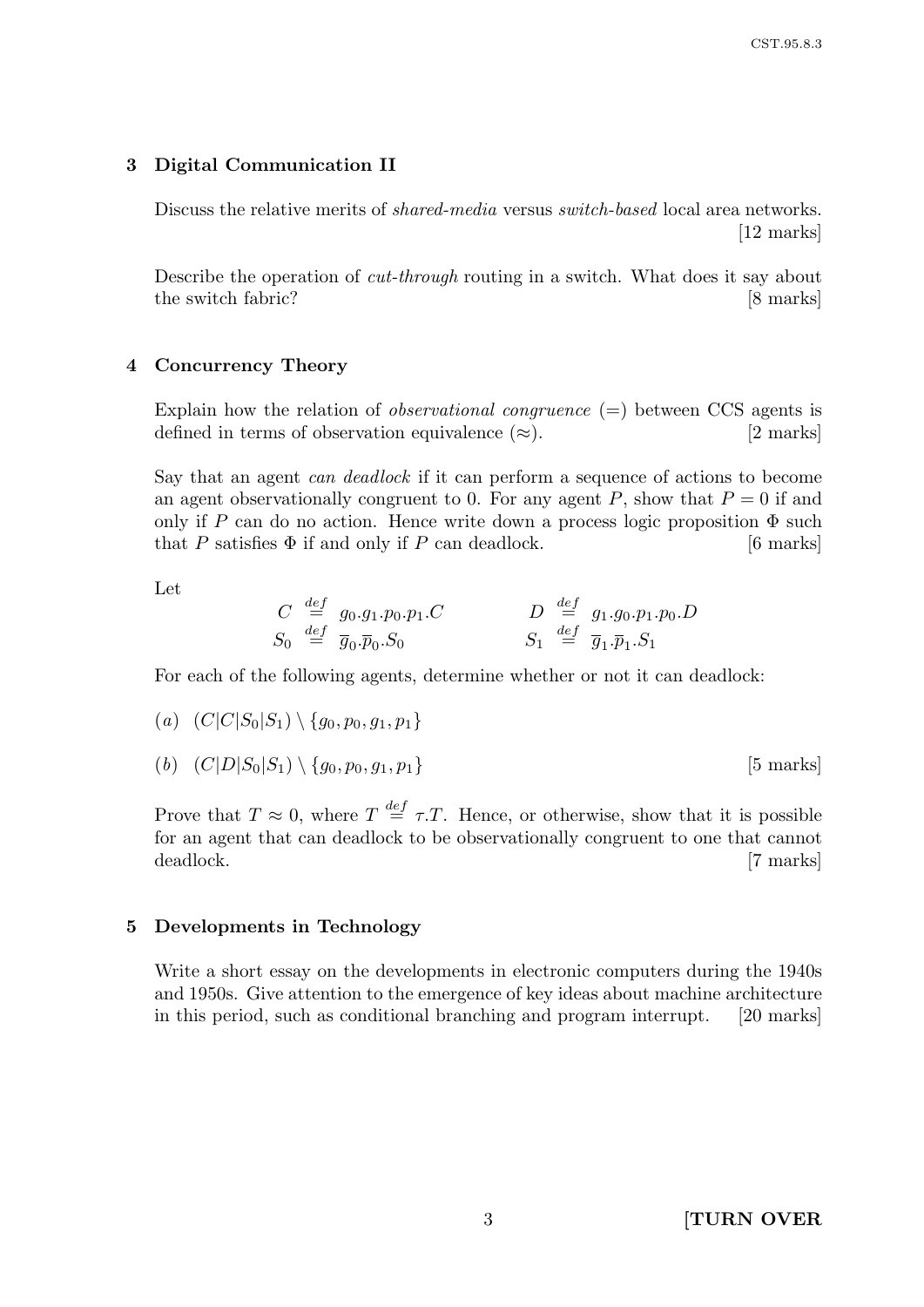## 6 Pi Calculus

Show that every term of the  $\pi$ -calculus can be converted, using structural congruence, into the form

$$
S = (\nu z_1) \cdots (\nu z_k) (M_1 \mid \cdots \mid M_m \mid !Q_1 \mid \cdots \mid !Q_n)
$$

where each  $M_i$  is a non-empty choice term. Which rules of structural congruence are *not* needed for the conversion? [10 marks]

Such a form is said to be a *simple system* if no  $M_i$  or  $Q_i$  contains a composition or a replication. A process  $P$  is said to *handle* a name  $x$  if it contains a free occurrence of x in some output preaction  $\overline{y}\langle \overrightarrow{u}\rangle$ . A system S as above is said to uniquely handle x if at most one of the  $M_i$ , and none of the  $Q_j$ , handles x.

In the monadic  $\pi$ -calculus, assume S is simple and uniquely handles x, and that  $S \longrightarrow S'$  where S' is also simple. Give extra conditions on S which ensure that  $S'$  in turn uniquely handles x, and also satisfies the extra conditions. Show by example why your extra conditions are needed, and argue informally that they are sufficient. [10 marks]

## 7 Optimising Compilers

Explain what is meant when a token  $\alpha$  is said to be *live* at some point in a flow graph. [4 marks]

Carefully describe an algorithm to compute the live sets from the gen, kill and null sets at each point in a flow graph, and discuss its efficiency in terms of the number of nodes in the flow graph. [6 marks]

Describe an algorithm to calculate the sets of tokens  $C_x(n)$  and  $J(n)$  where

$$
\alpha \in C_x(n) \iff P(n; \alpha) \equiv x\rho + \rho'
$$
  

$$
\alpha \in J(n) \iff P(n; \alpha) \equiv \rho + 1
$$

assuming that x, y and z are some permutation of the actions  $d, r$  and  $u$  (denoting definition, reference and undefinition). [5 marks]

Show how to calculate the set  $B_x(n)$  from  $C_x(n)$ ,  $C_y(n)$ ,  $C_z(n)$  and  $J(n)$  where

$$
\alpha \in B_x(n) \iff P(n; \alpha) \equiv x\rho + 1 \tag{5 marks}
$$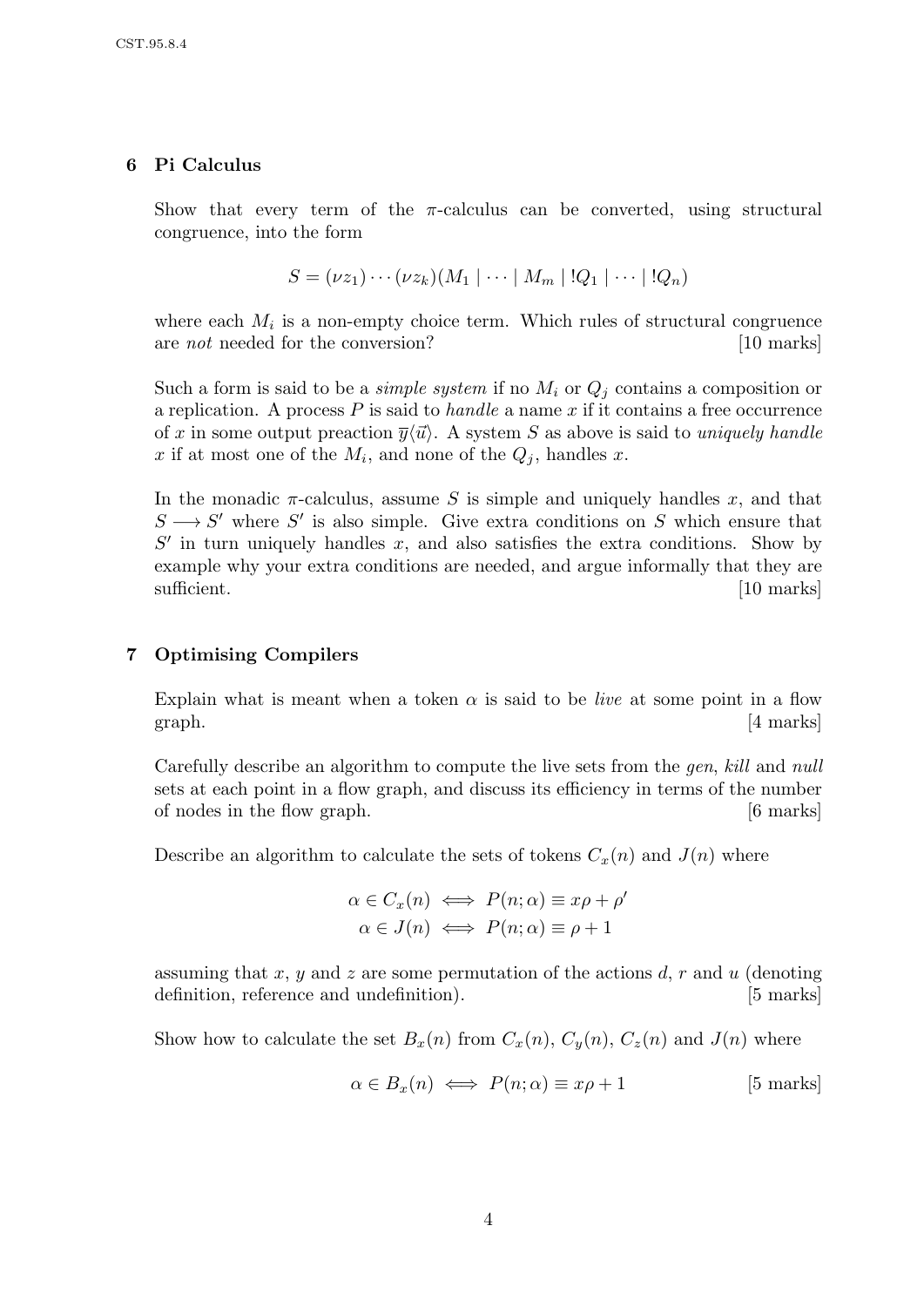#### 8 Prolog for Artificial Intelligence

Electricity consumers are supplied with electricity from an electricity generating station. Electricity is distributed from the station to the various consumers through a network of transformers as shown in this diagram:



Nodes C1 to C10 are consumers; nodes T1 to T6 are transformers. Each consumer has a direct connection to only one transformer. Sometimes a transformer may malfunction or need to be taken out of service temporarily.

Devise a data structure in Prolog to represent networks like this. [5 marks]

Write a Prolog procedure to define predicate supplies such that goal supplies  $(X, Y)$  succeeds when there is an electricity supply from node X to node Y in the network. [10 marks]

Explain how to enhance your representation to permit multiple connections which can be used to make a supply around a transformer which has been taken out of service. [5 marks]

Note: The supplies predicate may contain arguments in addition to X and Y at your discretion.

#### 9 Computational Neuroscience

Neural firing patterns are stochastic: the spike trains emitted by a single neurone contain intrinsic timing randomness resembling a Poisson process, and they create very different response patterns even for apparently identical inputs. Discuss the origins and possible rôles of the stochasticity, including some arguments about why 'noise' may not be a bad thing. Discuss how it might suggest new kinds of computational engine or search strategies. [20 marks]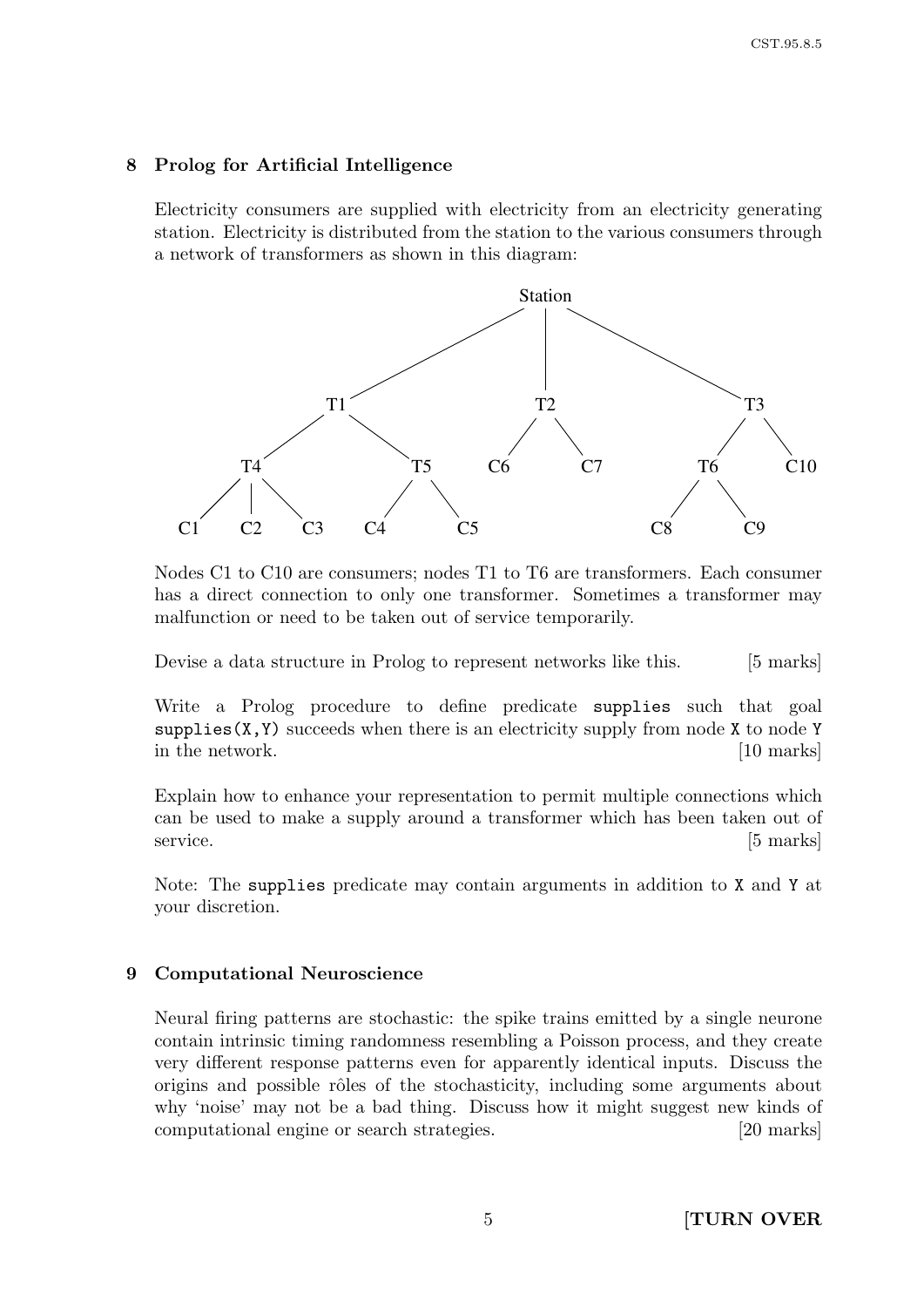# 10 Topics in Artificial Intelligence

Using appropriate mathematical expressions, define the following operations commonly used in computer vision and briefly explain their function and applications:

- (a) convolution
- (b) correlation
- (c) bandpass filtering
- (d) edge detection by derivative zero-crossings
- (e) invariant transform

[20 marks]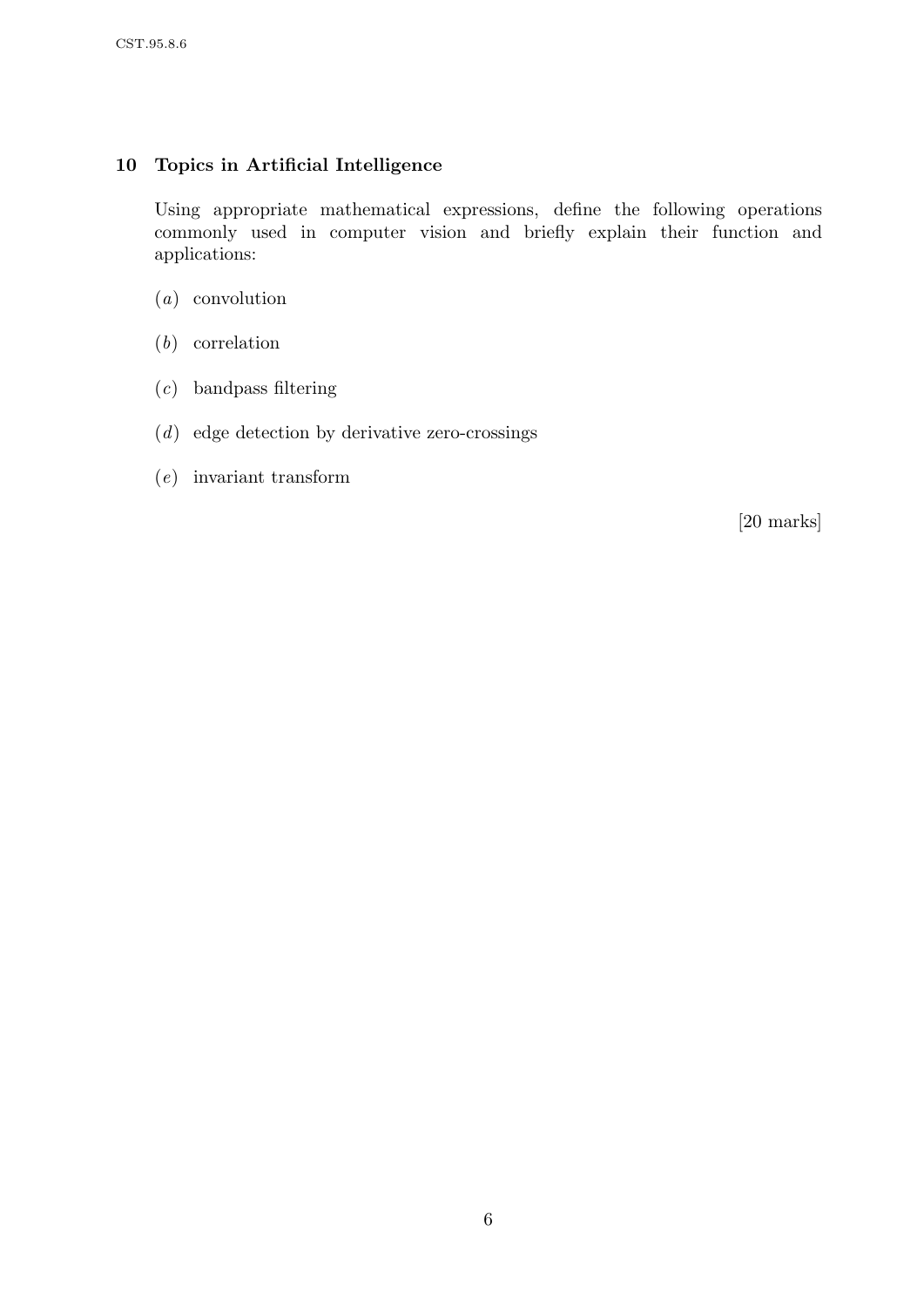#### 11 Computer Systems Modelling

Given that in a balanced system with  $K$  devices and  $N$  customers, the utilisation of each device is given by

$$
U = \frac{N}{N + K - 1}
$$

derive a formula for the response time in terms of throughput, the number of devices and the average service demand at each device. [6 marks]

A system consists of three types of devices, A, B and C. Customers require service at each type of device but do not care at which particular device they are served. The numbers of each type of device and average service requirements per customer are

|                | number of devices | average service demand |
|----------------|-------------------|------------------------|
| $\overline{A}$ | 48                | $48 \text{ ms}$        |
| B              | 24                | $24 \text{ ms}$        |
| $\mathcal{C}$  | 18                | $18 \text{ ms}$        |

so that, for example, a customer requires on average 48 ms of service at a type A device.

Give bounds for the system response time at a throughput of 500 customers per second when a scheduling policy ensures that

- (a) no device is more than 1.5 times as busy as the average for devices of the same type
- (b) no device is more than 1.8 times as busy as the average for devices of the same type

[9 marks]

What can you say about response time if no limit on utilisation skew across devices of the same type is guaranteed? [5 marks]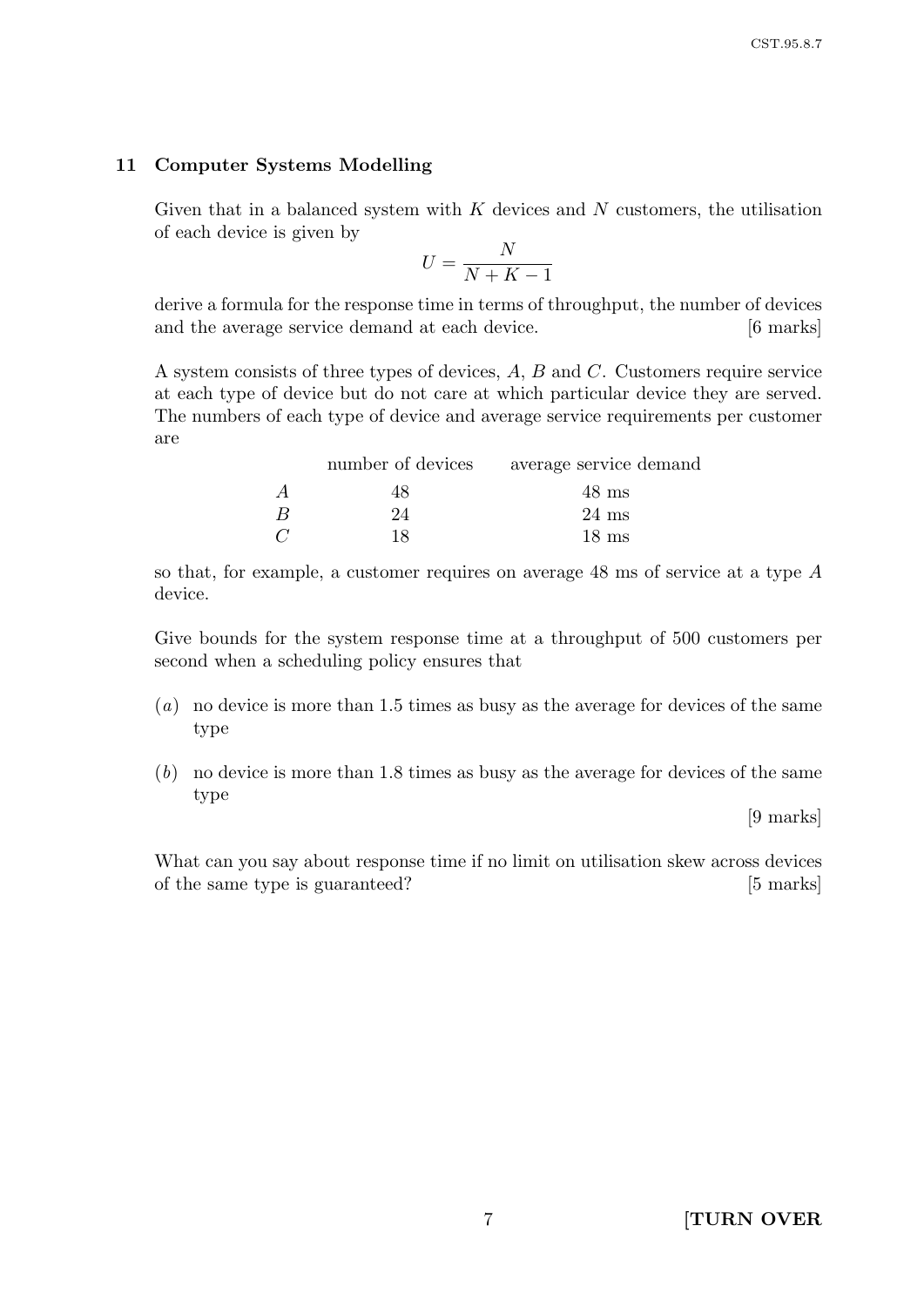## 12 Specification and Verification II

Describe the technique of exhaustive enumeration and discuss its rôle in formal proofs of correctness. [5 marks]

The non-equality of two boolean streams, a and b, is defined as follows:

(NotEqual 0 (a,b) = F)  $\land$ (NotEqual(t+1) (a,b) =  $(\neg(a \ t = b \ t) \rightarrow T \mid NotEqual \ t (a,b)))$ 

Using basic gates and a register with the following behaviour

REG(in, out) = ( $\forall$ t. out t = ((t = 0)  $\rightarrow$  F | in(t - 1)))

devise and verify a circuit with inputs a and b and an output, out, which satisfies the following behaviour:  $\forall$ t. out t = NotEqual t (a,b) [15 marks]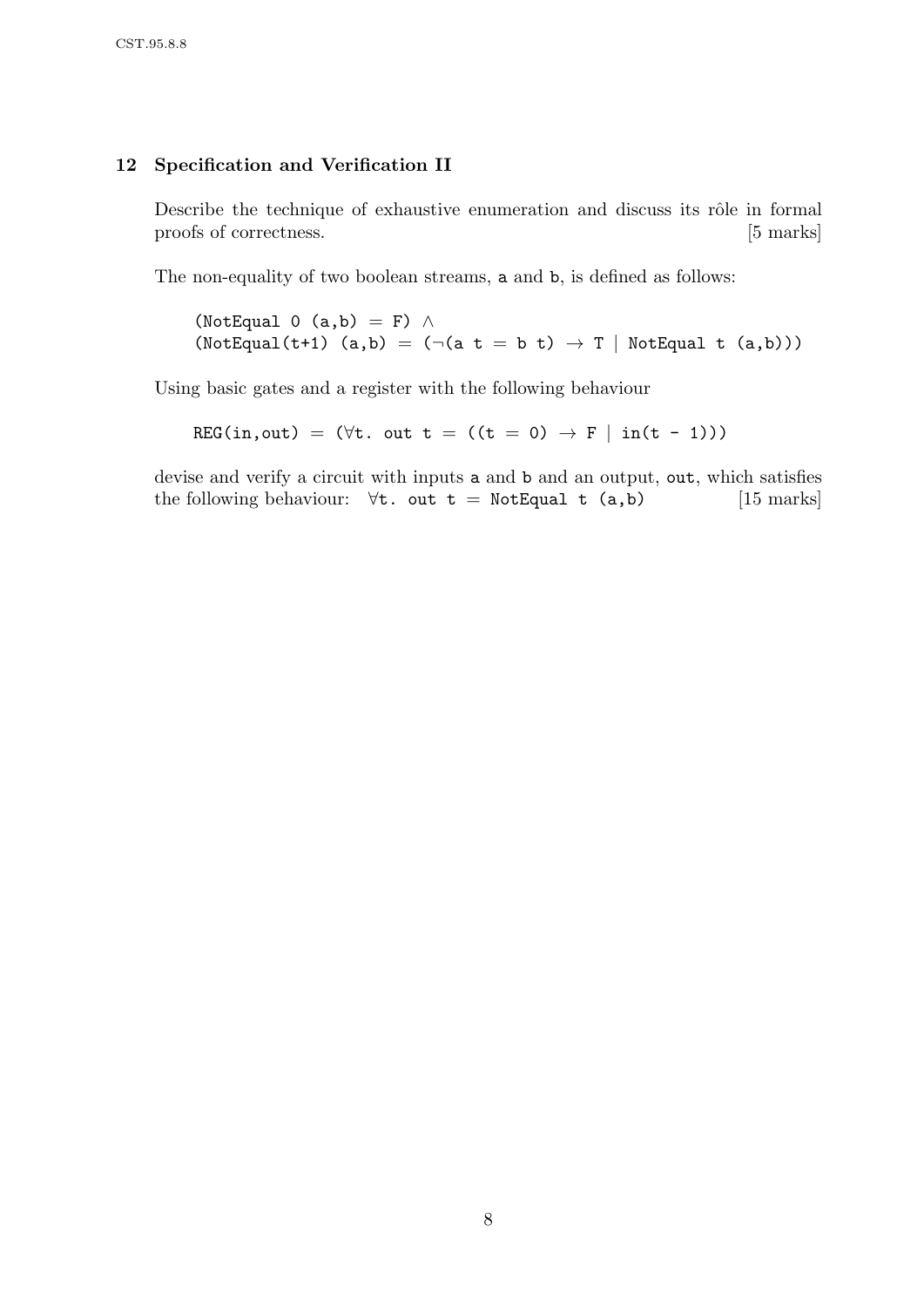## 13 Complexity Theory

Comment on each of the following statements about Computational Complexity. Indicate any places where their wording is not sufficiently precise. For each, decide whether the statement is true, partially true, true but improperly justified, false or just muddled.

- (a) Given a variant on Quicksort that uses a median-of-three procedure to select pivots, it seems hard to identify exactly what ordering of input data will make the quicksort behave worst. But because there are  $N!$  possible different orderings and N! is a bit like  $2^N$  the problem is an NP one.
- (b) If we could solve the Boolean Satisfiability problem efficiently we could use that to simulate the behaviour of any Turing machine and hence solve all other problems efficiently.
- (c) To keep your secret treasure safe you intend to dig out a series of caves and tunnels forming a maze. You invent a graph for which you know a Hamiltonian circuit (for example, you start by putting in edges to make that circuit and then add lots more to make the graph more complicated). The Hamiltonian circuit problem is known to be NP complete, so given just the graph nobody except you will be able to find the Hamiltonian circuit. You wire up the tunnels so that the treasure can only be reached (safely!) by traversing the Hamiltonian circuit. Being arrogant you then pin details of the graph on your door. NP completeness means that your treasure is almost certainly secure.

You should provide a brief overview of any result, construction or proof that you refer to, but you are not expected to work through the details.

[20 marks]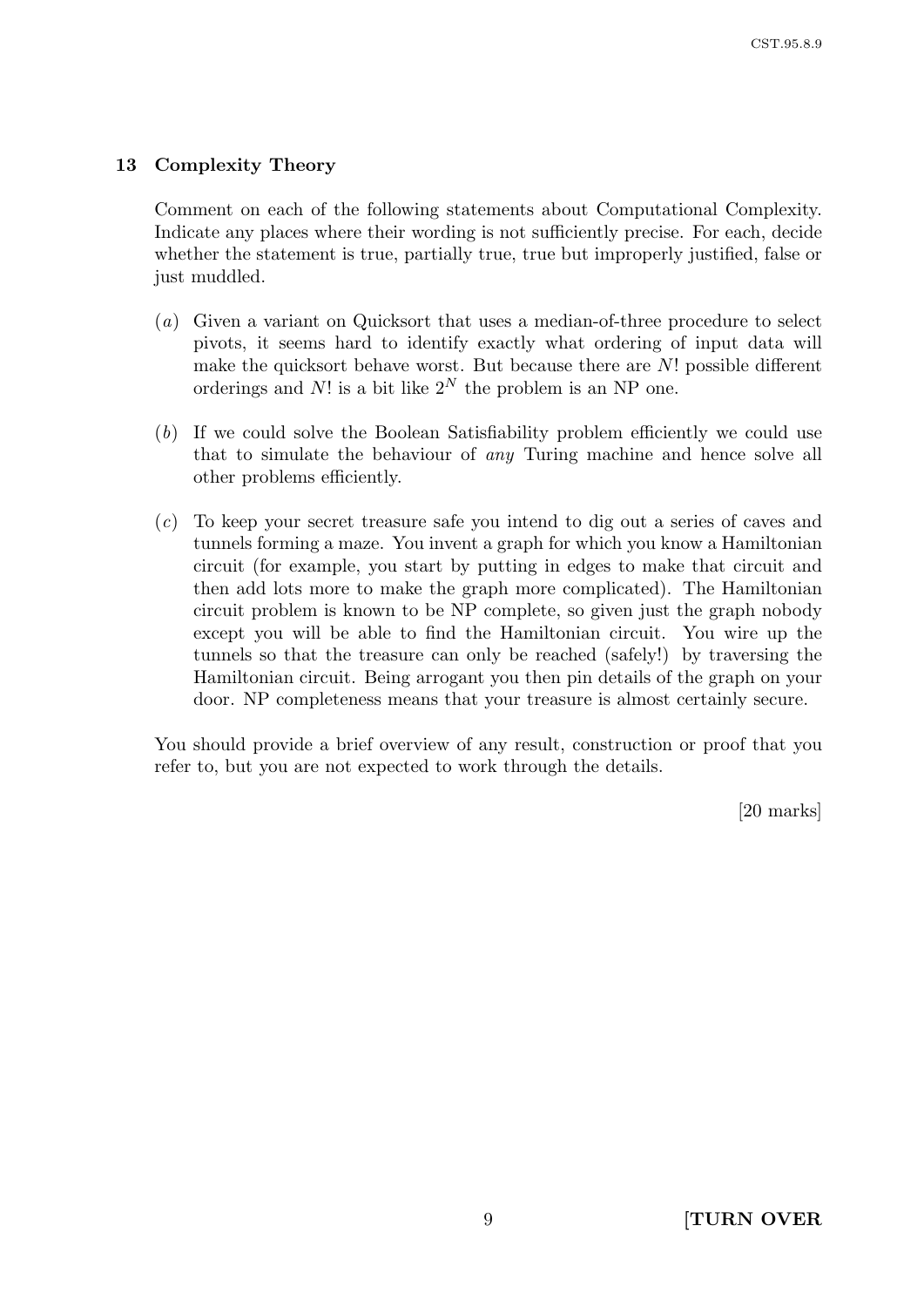#### 14 Semantics

The abstract syntax of IMP commands is given by the following grammar:

 $Com ::=$  skip  $| \; Pvar := Iexp | \; Com ; Com |$ if  $Bexp$  then  $Com$  else  $Com$  | while  $Bexp$  do  $Com$ 

where *Iexp* and *Bexp* are syntactic categories of integer and boolean expressions and Pvar is a set of program variables. Let States be  $[Pvar \rightarrow \mathbb{Z}]$  and Cont, the cpo of *continuations*, be  $[States \rightarrow A_{\perp}]$ , where A is an unspecified set of program answers. A continuation represents what is to be done with the state resulting from the execution of a command in order to return the result of the whole program.

The *continuation semantics* of IMP is defined by giving the meaning  $\llbracket C \rrbracket$  of each  $C \in Com$  as a function which takes a continuation, representing what is to be done when the command has finished, together with a state in which the command is to be executed, and returns an answer:

$$
[\![-]\!]
$$
:  $Com \rightarrow (Cont \rightarrow (States \rightarrow A_{\perp})).$ 

One clause of the definition of  $\llbracket C \rrbracket$  is

$$
\llbracket \texttt{skip} \rrbracket \ k \ S = k(S).
$$

Complete the definition of the continuation semantics of IMP commands (expressing their usual behaviour). You may assume that the functions

$$
\begin{aligned}\n\llbracket - \rrbracket & \colon \text{ } \text{I} \exp \to (\text{States} \to \mathbb{Z}) \\
\llbracket - \rrbracket & \colon \text{ } \text{B} \exp \to (\text{States} \to \mathbb{B}) \quad \text{where } \mathbb{B} = \{\text{true}, \text{false}\}\n\end{aligned}
$$

have already been defined.  $[9 \text{ marks}]$ 

Now add a new command abort to *Com* and a new error value *Err* to A. The intended behaviour of abort is immediately to terminate the entire program, returning Err. Extend the continuation semantics of IMP by giving the definition of  $\lceil \text{abort} \rceil$ .  $\lceil 2 \text{ marks} \rceil$ 

Now add two further new command forms:

$$
Com ::= ... | abort | exit | Com or else Com
$$

The intended behaviour of  $(C_1$  orelse  $C_2$ ) is that it executes exactly like  $C_1$  unless  $C_1$  hits an exit command, in which case further execution of  $C_1$  is abandoned and  $C_2$  is executed starting in the state at which  $C_1$  encountered the exit. If  $C_1$  does not encounter an exit then  $C_2$  is ignored. An exit command without an enclosing orelse behaves like abort.